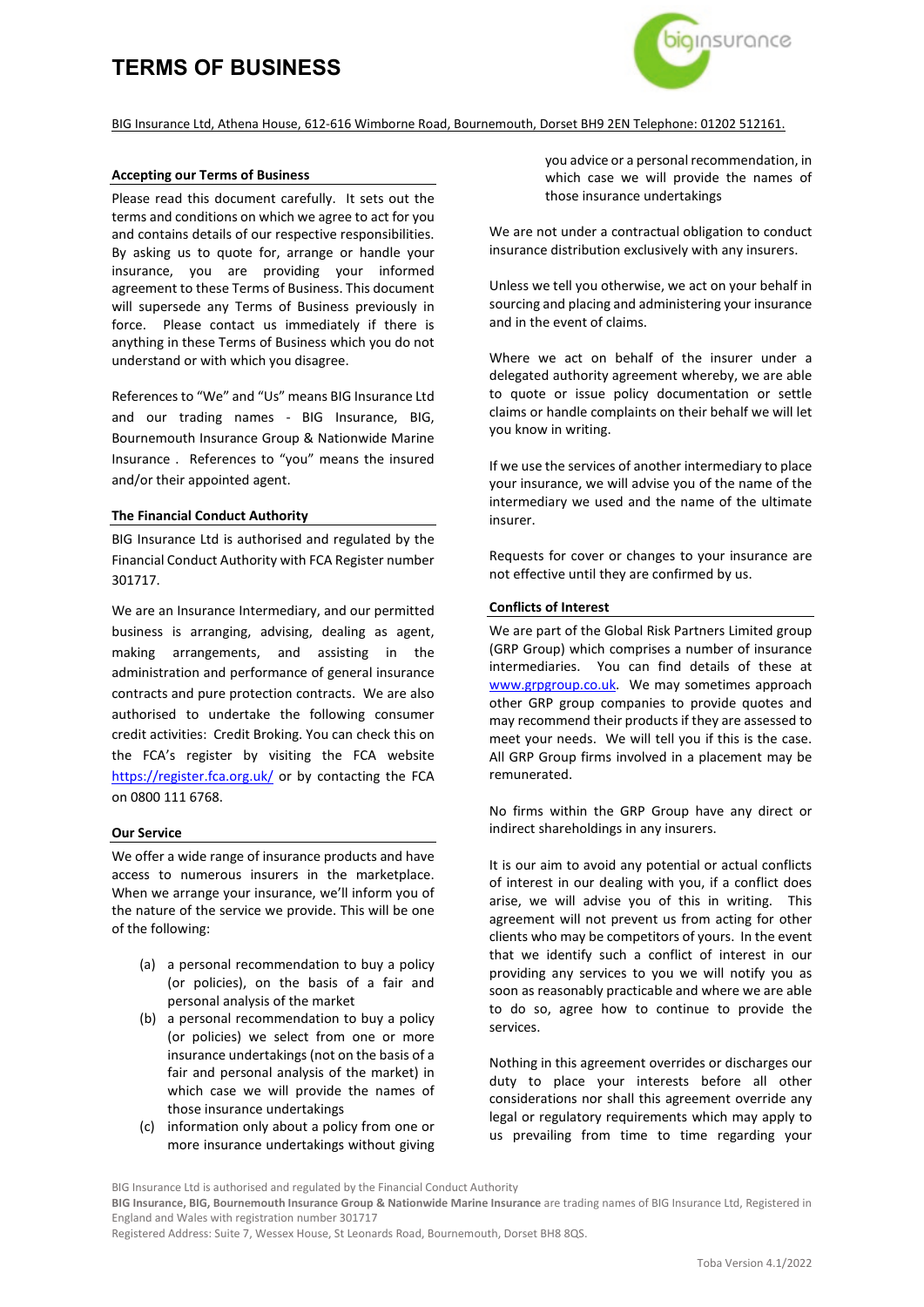insurance or reinsurance business or the handling of claims.

# **Complaints**

It is our policy to promote the highest standard of service for our clients. We endeavor to ensure that all complaints are resolved satisfactorily and in a timely manner. If you have a complaint about our services, you may contact the member of our staff with whom you normally deal. Alternatively, please contact us at the address below:

# **Jason Hicks,**

**Big Insurance Ltd, Athena House, 612/616 Wimborne Road, Bournemouth, BH9 2EN Tel; 01202 512161 or e-mail; info@big-insurance.co.uk**

You may make your complaint either orally or in writing. We will acknowledge receipt of your complaint promptly in writing and give you our response at the time if we can. If following receipt of our final response or after eight weeks if we have not yet provided you with our final response, if you are an eligible complainant, you have the right to refer your complaint to the Financial Ombudsman Service (FOS) at Exchange Tower, London. E14 9SR Tel: 0800 023 4567. Further information is available on their website [\(www.financial-ombudsman.org.uk\)](http://www.financial-ombudsman.org.uk/).

Who is an Eligible Complainant?

- Any private individual
- A micro-enterprise which employs fewer than 10 persons and has a turnover or annual balance sheet that does not exceed €2 million.
- A small business which has an annual turnover of less than £6.5 million and employs fewer than 50 employees or has a balance sheet total of less than £5 million
- A charity which has an annual income of less than £6.5 million
- A trustee of a trust which has a net asset value of less than £5 million
- An individual who has given a guarantee or security in respect of an obligation or liability of a small business

If your policy is placed with a Lloyd's Syndicate and you wish to ask Lloyd's to investigate your complaint you may do so by contacting: Complaints Team at Lloyd's, Fidentia House, Walter Burke Way, Chatham Maritime, Chatham, Kent ME4 4RN; [complaints@lloyds.com;](mailto:complaints@lloyds.com) 020 7327 5693; [www.lloyds.com/complaints](http://www.lloyds.com/complaints) 

### **Compensation**

We are covered by the Financial Services Compensation Scheme (FSCS). You may be entitled to compensation from the scheme if we cannot meet our obligations. Insurance advising and arranging is covered by the FSCS for 100% of your claim if it relates to compulsory insurance. For other cases, it is covered for 90% of the claim, with no upper limit. The FSCS does not cover reinsurance, marine, aviation or transport business or credit insurance.

Further information about compensation scheme arrangements is available from the FSCS, via their website[, www.fscs.org.uk](http://www.fscs.org.uk/) or calling them on 0800 678 1100.

# **Our Remuneration**

Payment for our services is by way of any one or a combination of the following:

- Commission from the insurer which is expressed as a percentage of the annual premium you pay. Commission will be taken by us on receipt of cleared funds from you or when the insurer has received the cleared funds from us depending on the arrangement in place with each insurer.
- An administration fee when taking out a policy with us, on mid-term adjustments and policy cancellations. Where we charge administration fees full details will be advised to you prior to inception of your policy.
- Other fees in place of, or in addition to, the commission we earn from insurers. We will advise you of any such fees before you take the policy out or before any mid-term adjustments.

Additionally, we also receive remuneration in certain circumstances as set out below:

- The GRP Group may receive a payment from certain insurers based on meeting agreed criteria across the GRP Group. We may receive a proportion of any such payment
- The GRP Group may sometimes be paid Fees for Services. This is a payment made by an insurer in return for the provision of services over and above those covered by the commission paid.
- The GRP Group may sometimes be paid Insurance Service Brokerage (ISB). This is a payment made by an insurer in return for the provision of services to support the development and administration of the insurer's insurance business where no commission is paid.

BIG Insurance Ltd is authorised and regulated by the Financial Conduct Authority

**BIG Insurance, BIG, Bournemouth Insurance Group & Nationwide Marine Insurance** are trading names of BIG Insurance Ltd, Registered in England and Wales with registration number 301717

Registered Address: Suite 7, Wessex House, St Leonards Road, Bournemouth, Dorset BH8 8QS.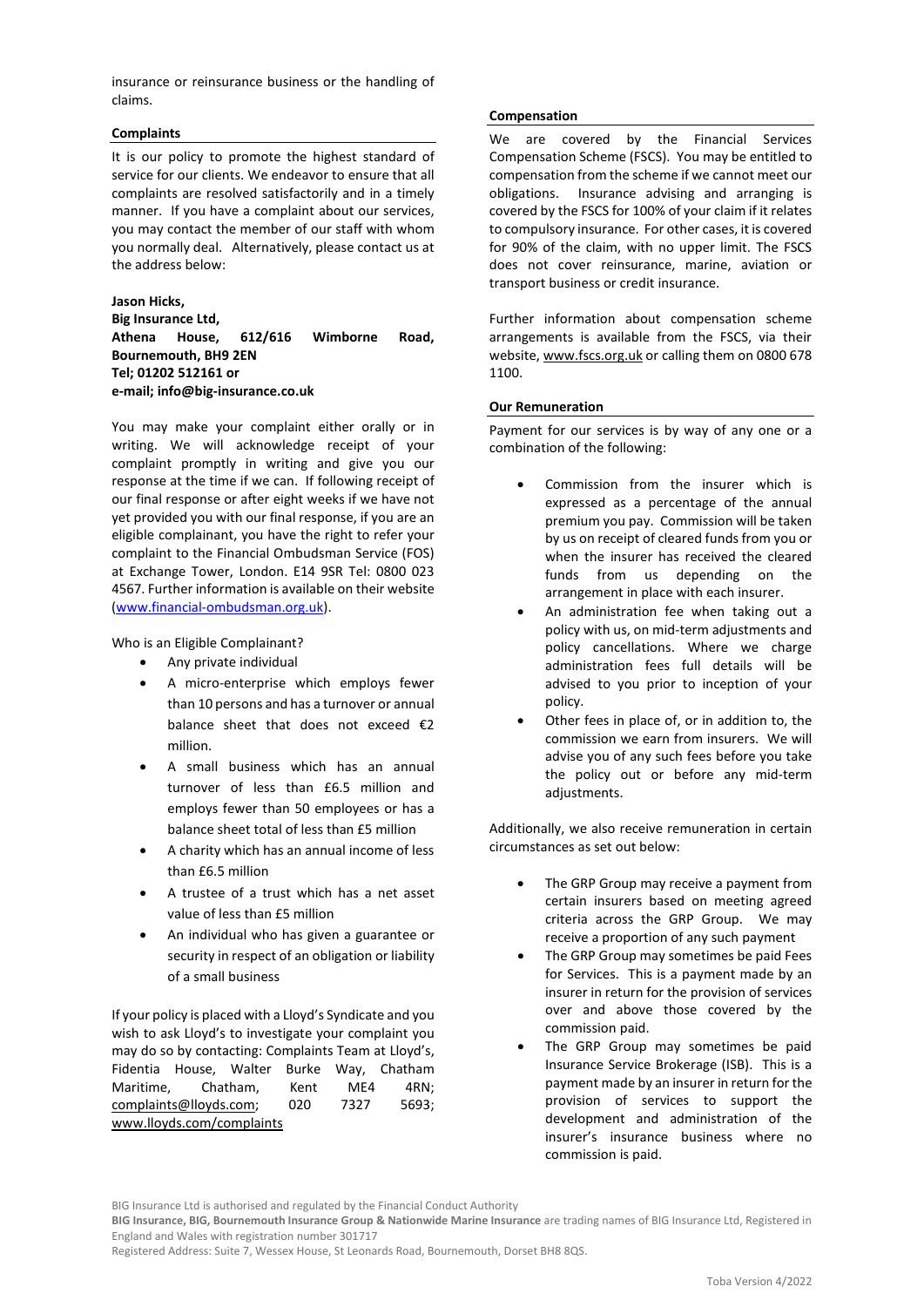- Where you pay your premiums by monthly instalments, we receive a payment from the finance provider for introducing you, which is usually a percentage of the amount financed. Whilst we may recommend a provider to you, you remain free to make your own choice of premium finance provider.
- Where you purchase non-insurance products from us, we may earn a fee from the supplier which is usually a percentage of the purchase price.

Where you agree to utilise the services of a third party provider (e.g. replacement vehicle) we may earn a fee from that provider

You can ask us at any time for full details of the income earned by us in handling your insurance.

# **Credit Searches**

Credit searches may be undertaken in connection with the provision of your insurance for example by Insurers when providing a quote and premium finance providers when seeking payment via direct debit. Any such credit search will appear on your credit report whether or not you take out or renew a contract with them.

# **Handling Money –Statutory Trust**

Client money is money of any currency that we receive and hold on behalf of our clients in the course of carrying on business as an insurance intermediary, or money that we treat as client money in accordance with the FCA Client Money Rules. We may also hold premiums, premium refunds and claims as agent of the insurance undertaking, in which case any money received by us is deemed to have been received by the insurance undertaking.

We hold client money in a statutory trust. We will retain any interest earned on the client money we hold.

We will take any commission owed to us upon receipt of the premium.

We may transfer client money to another person, such as another broker or settlement agent for the purpose of effecting a transaction on your behalf through that person. If the third party is outside the UK, the legal and regulatory regime may differ, and you may notify us if you do want your money passed to person in a particular territory. We may also as part of a transfer of business or other group reorganisation transfer client money to another broker in the GRP Group so to ensure the most appropriate arrangements for your client money. We will only make such a transfer where the other company in the GRP Group has an equally robust client money environment. At the point of transfer of the client money environment, the fiduciary duties relating to client money will also pass to the other company in the GRP group. By paying your premiums you are agreeing to us holding client money in the above manner.

# **Payment of Premiums**

You must pay your premiums on or prior to inception of the policy or within the timescale specified in the debit note we send you. Failure to pay premiums by the date specified may lead to cancellation of your insurances by insurers. In addition, where a premium payment warranty applies failure to pay the premiums in accordance with the warranty will result in the automatic suspension of your policies until payment is made even if the insurer chooses not to issue notice of cancellation of your insurances. The insurer will not be liable for any loss suffered during any period of suspension.

You may be able to spread your payment using a premium finance scheme through the relevant insurer or we can introduce you to a third party premium finance provider. Please note that credit is subject to status and is not guaranteed. A variable charge may apply for this and details will be provided before you make a decision to proceed with cover. You should refer to your credit agreement for full conditions, charges, and consequences of default.

We will always contact you in good time before renewal to provide renewal terms. It is important that if you do not wish to renew that you inform us as soon as possible. When the payment for the contract you have undertaken is by instalments (e.g. by direct debit), some policies may be renewed automatically if you have not contacted us to confirm that you no longer require such insurance.

# **Market security**

We check the financial strength ratings of the insurers with whom we place your business using specialist rating agencies. We do not assess or guarantee the solvency of any insurer at any time during the contract period. If an insurer who has granted risk transfer to us becomes insolvent, any related premiums we hold for that insurer are deemed to have been paid to them and will not be returnable to you. In the event of any insurer's insolvency, you may still have a liability to pay the premium. We do not accept any liability for any unpaid amounts in respect of claims or return premiums due to you from a participating insurer who becomes insolvent or delays settlement. You will also additionally have the responsibility for payment of premiums if you require replacement security.

# **Financial Crime**

We may ask you for evidence of your identity at the start of our business relationship. In the absence of such evidence, we may be unable to act for you. This is to help us to meet our obligations under anti-money laundering regulations. We observe sanctions legislation in the territories in which we operate. We will use information about you and others named on

BIG Insurance Ltd is authorised and regulated by the Financial Conduct Authority

**BIG Insurance, BIG, Bournemouth Insurance Group & Nationwide Marine Insurance** are trading names of BIG Insurance Ltd, Registered in England and Wales with registration number 301717

Registered Address: Suite 7, Wessex House, St Leonards Road, Bournemouth, Dorset BH8 8QS.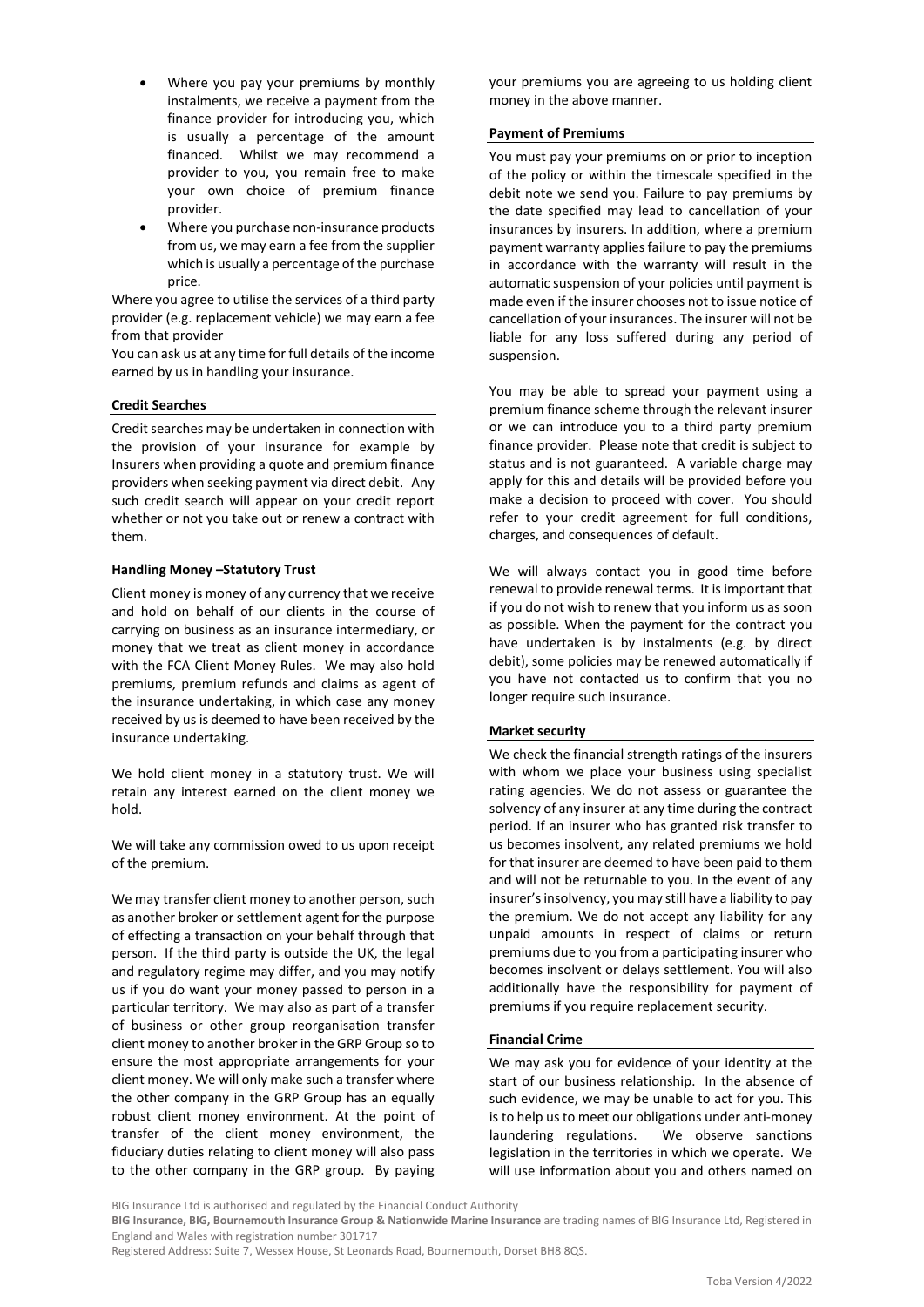your policy to check information against UK and other sanction lists. We comply with all applicable laws, regulations, codes, and sanctions relating to antibribery and anti-corruption including but not limited to the Bribery Act 2010 and shall not engage in any activity, practice, or conduct which would constitute an offence.

# **Your Responsibilities**

It is your responsibility to ensure that any proposal forms or any other applications that we complete on your behalf are accurate and complete. You must also review confirmation of cover/policy documents supplied by us to you to ensure that they accurately reflect your requirements. If we have provided your documents electronically you can ask us for a paper copy. Particular attention should be paid to policy conditions, claims conditions and/or warranties (if applicable) as failure to comply may reduce or invalidate your cover. Should there be any discrepancies, you must notify us immediately.

It is your responsibility to ensure that all sums insured, and policy limits are adequate. Whilst we seek to assist in establishing and maintaining insured values and indemnity limits, we cannot accept responsibility for their accuracy.

#### **Duty of Disclosure - Consumers**

If you are a consumer insured (an individual buying insurance wholly or mainly for purposes unrelated to your trade, business, or profession) you have a duty to take reasonable care to answer the insurer's questions fully and accurately and to ensure that any information that you volunteer is not misleading.

This duty exists before your cover is placed, when it is renewed and any time that it is varied, and your policy wording may provide that it continues for the duration of the policy. If you do not do this, your insurer may be able to impose different terms on your cover, may charge you a higher premium or, in some circumstances, may be able to avoid your policy from inception and any claims under it would not be paid.

#### **Fair Presentation – Commercial Customers**

If you are a business insured (i.e. an insured who has bought insurance wholly or mainly for purposes related to their trade, business, or profession) the business has a duty to make a fair presentation of the risk to the insurer. This entails disclosing to the insurer every material circumstance which you know or ought to know. You should conduct a reasonable search to ascertain all material facts within your organisation, making enquiries of senior management and other relevant individuals where necessary.

You must make accessible to us members of your senior management (or the most appropriate persons) to provide accurate, complete, and timely information

to enable us to fulfil our obligations to make a fair presentation of your risk to insurers.

The disclosure should be made in a clear and accessible way.

This duty to make a fair presentation applies before your cover is placed, when it is renewed and any time that it is varied. Your policy wording may also provide that this duty continues for the duration of the policy.

A circumstance is material if it would influence an insurer's judgment in determining whether to accept the risk, or the terms of the insurance (including premium). If you are in any doubt whether a circumstance is material, we recommend that it should be disclosed.

Failure to disclose a material circumstance may entitle an insurer to impose different terms on your cover or proportionately reduce the amount of any claim payable. In some circumstances an insurer will be entitled to avoid the policy from inception and in this event any claims under the policy would not be paid.

# **Failure to Disclose a Material Fact**

Insurers have differing remedies depending upon the nature of the non-disclosure and what would have happened had you fairly presented the risk:

Deliberate or reckless presentation of the risk: Insurers are entitled to avoid the policy and retain all premiums

Failure to present the risk fairly but this was not deliberate or reckless: This depends on how the insurers would have dealt with the policy had the risk been fairly presented. If they can demonstrate that they would have not provided the policy, they are entitled to avoid the policy and no claims would be payable. You would be entitled to a refund of the premium. If insurers would have provided the policy but on different terms, those terms will be applied to the policy from inception. If insurers would have provided the policy and charged an increased premium, claim settlements could be reduced by the proportion of the increased premium.

#### **Warranties and Conditions Precedent**

A warranty is a term in an insurance contract which must be strictly complied with. In the event that a warranty is breached, the insurer's liability may be suspended until the breach is rectified. Cover is reinstated once the breach is rectified, however, insurers may have no liability to pay losses occurring or attributable to something happening during any such period of suspension.

Where a warranty or other term has been breached insurers may still be liable to pay claims occurring during the breach period, provided the insured can prove that the breach did not increase the risk of the loss which actually occurred, and the provision breached does not define the risk as a whole.

**BIG Insurance, BIG, Bournemouth Insurance Group & Nationwide Marine Insurance** are trading names of BIG Insurance Ltd, Registered in England and Wales with registration number 301717

BIG Insurance Ltd is authorised and regulated by the Financial Conduct Authority

Registered Address: Suite 7, Wessex House, St Leonards Road, Bournemouth, Dorset BH8 8QS.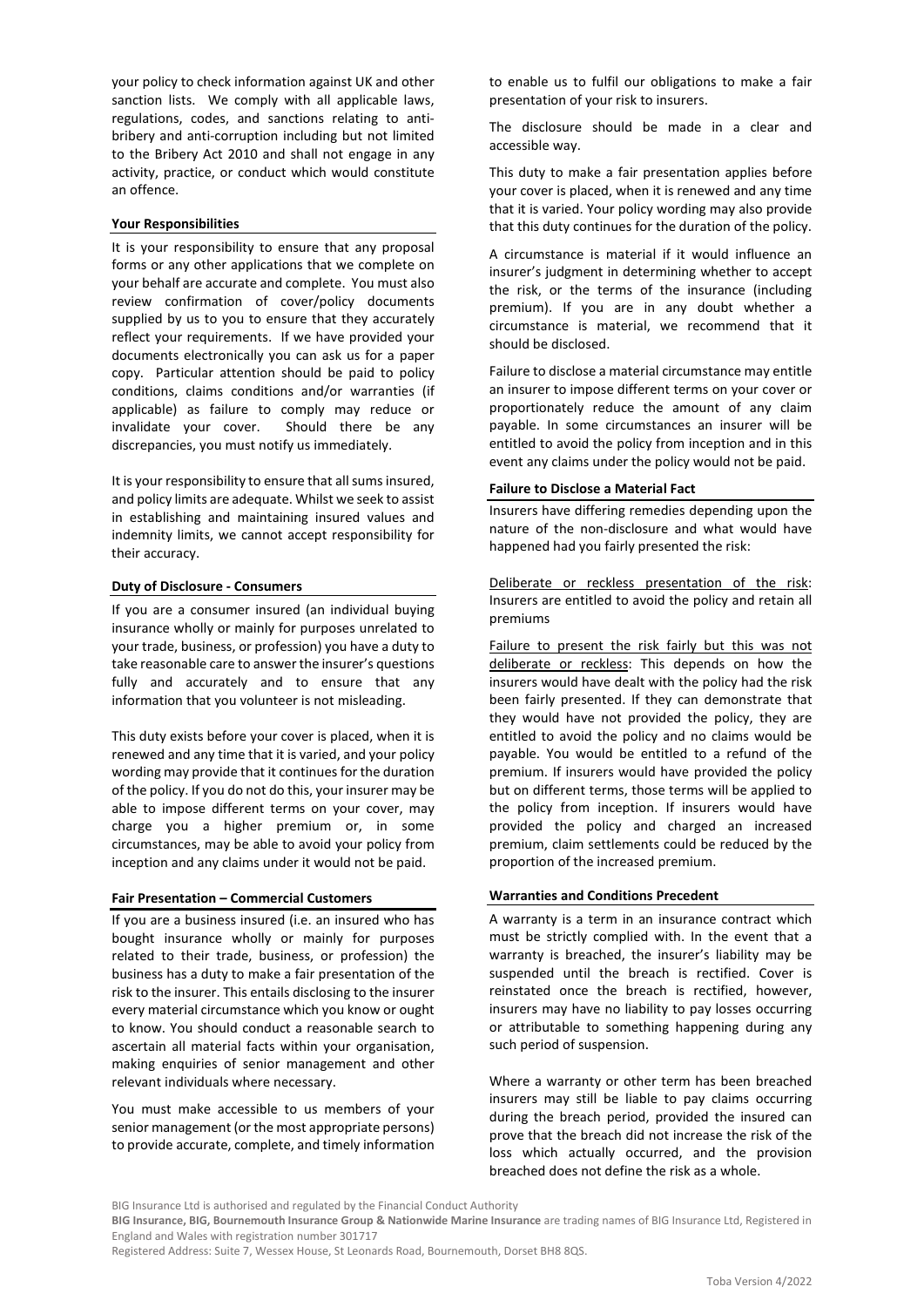Please also take particular note of any conditions precedent that appear in the policy. If a condition precedent to the validity of the policy or to the commencement of the risk is not complied with, the insurer will not come on risk. If a condition precedent to the Insurer's liability under this policy is not complied with, the insurer may not be liable for the loss in question. A condition precedent may exist in the policy using other terminology and without reference to the words 'conditions precedent'.

It is very important that you read the full policy carefully and, if you are unsure of, or are unable to comply with, any provisions, please contact us immediately.

#### **Fraud**

Insurers will be entitled to terminate the policy from the date of the fraudulent claim or act, but must still cover claims arising from incidents occurring before the fraudulent act

#### **Contracting Out**

Insurers may contract out of certain clauses of the Insurance Act 2015 (other than basis of contract clauses). We will advise you where they have contracted out of any clauses.

#### **Use of Personal Data**

We are committed to protecting your personal information. We will use personal information about you fairly and lawfully, primarily in connection with the provision of insurance. Full details can be found in our Privacy Notice at [https://www.big](https://www.big-insurance.co.uk/)[insurance.co.uk/](https://www.big-insurance.co.uk/) which specifies the information we may collect on you and from whom, how and why we use this information, how we may share (including with other companies in the GRP group) and disclose the information and the retention of your data. In some instances, we may need to seek your consent before processing such data. We will always make it clear to you when and why we are seeking your consent. A hard copy of the Privacy Notice is available on request.

If you already hold a policy with us and have not chosen to opt out of e-marketing, then you will be on our e-marketing list. You can choose to opt out at any time by contacting us to update your marketing preferences. Additionally, any e-marketing that you receive from us will include a clear opt out option.

You have a number of rights (including the right of access to see personal information about you that is held in our records) and these are detailed in the Privacy Policy, but for any questions or concerns relating to the Privacy Policy or our data protection practices, or to make a subject access request, please contact us at:

BIG Insurance Ltd – Company Secretary,  $7<sup>th</sup>$  Floor, 55 Mark Lane, London EC3R 7NE.

We are registered with the Information Commissioner's Office (ICO) – you can check this at [www.ico.org.uk.](http://www.ico.org.uk/)

Instructions to incept or renew a policy can only be taken for the policyholder. If you wish to nominate someone to give instructions on your behalf in respect of mid-term adjustments to an existing policy – we require prior notice in writing.

For security, training and audit purposes calls to and from our offices may be recorded.

### **Cancellation/Transfer of Policies**

We will advise you whether you have the right to cancel the policy and the conditions for exercising these rights prior to conclusion of any insurance policy. Full details of cancellation rights, notice periods and premium implications can be found in your policy document. Notice of cancellation of any statutory cover for which a certificate has been delivered must be in accordance with the conditions stated in your policy document.

Where a policy is declared void by the insurer or cancelled, other than during any cooling off period, we will retain any fees and commission for the full policy period. If we cancel a policy due to non-payment, we reserve the right to recover any discounts allowed by us during the term of your policy after cancellation.

Should you transfer your policy to the control of another broker during the currency of the policy, we will retain and/or be entitled to demand any commission and/or fees charged/chargeable for the full policy period.

#### **Claims**

In the event of an incident occurring which could give rise to a claim under your policy, you should notify us as soon as possible in accordance with your policy conditions. Failure to do so could prejudice your insurer's position and lead to the claim being repudiated or not paid in full. When we receive notification of an incident that could give rise to a claim, we will respond promptly, explain how we will handle your claim and tell you what you need to do. We will give you reasonable guidance to help you make a claim under your policy.

We reserve the right to charge a fee for our services if you cease to be our client but wish us to handle claims on your behalf and we agree to do so.

You should be aware that insurers exchange information through various databases to help check the information provided and prevent fraudulent claims, in particular, the Motor Insurers' Bureau (MIB) which hosts the Claims Underwriting Exchange (CUE)

BIG Insurance Ltd is authorised and regulated by the Financial Conduct Authority

**BIG Insurance, BIG, Bournemouth Insurance Group & Nationwide Marine Insurance** are trading names of BIG Insurance Ltd, Registered in England and Wales with registration number 301717

Registered Address: Suite 7, Wessex House, St Leonards Road, Bournemouth, Dorset BH8 8QS.